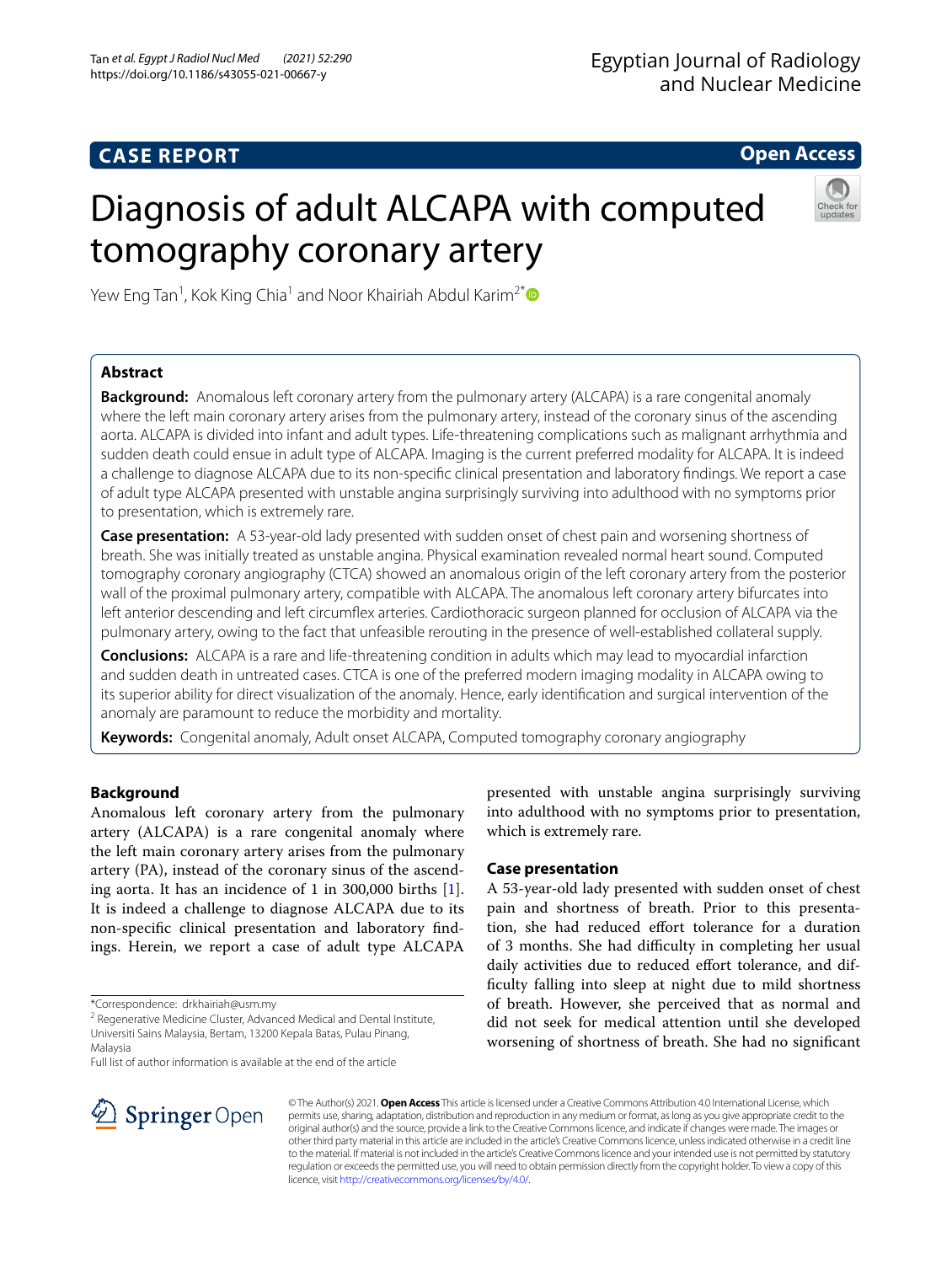past medical or surgical history, and unremarkable childhood and adulthood. She was able to carry out regular physical activities. She had four uneventful spontaneous vaginal deliveries. Physical examination revealed normal heart sounds without heart murmur. There was no pedal oedema. Electrocardiography (ECG) showed sinus rhythm and mild ST depression in lateral leads (V5 and V6). She was initially treated as unstable angina.

Echocardiography was performed immediately on the same day after admission and showed abnormal turbulent flow between right coronary artery (RCA) and right ventricle, suspicious of a RCA fstula (Fig. [1\)](#page-1-0). Subsequent CTCA showed an anomalous origin of the left coronary artery from the posterior wall of the proximal PA, compatible with ALCAPA (Fig.  $2$ ). The anomalous left coronary artery bifurcates into left anterior descending and left circumfex arteries. Multiple well-established collateral arteries were noted. No atherosclerosis or arterial stenosis were identifed. Conventional coronary angiography and right heart study that were performed a week later demonstrated the ALCAPA with single coronary arterial supply via the dilated RCA with left-to-right shunt.

She was managed conservatively with medication and upon discharged, she was given antihypertensives, diuretic, anticoagulant and phosphodiesterase inhibitors. She remained well and asymptomatic for the past one year with regular follow-up in the outpatient clinic. She



<span id="page-1-0"></span>mapping over right coronary artery (RCA) into the right ventricle (RV), suspicious of a RCA fstula



<span id="page-1-1"></span>**Fig. 2** CTCA confrming the origin of the left coronary artery (LCA) arising from the pulmonary artery (PA) and not from the aorta (Ao). Intercoronary collateral arteries are seen along the external surface of the heart

is currently under cardiothoracic surgical department follow-up, awaiting surgery to be done. Cardiothoracic surgeon planned for occlusion of ALCAPA via the PA, owing to the fact that unfeasible rerouting in the presence of well-established collateral supply. No further cardiovascular imaging was planned.

### **Discussion**

ALCAPA or Bland–White–Garland syndrome is a rare and life-threatening congenital anomaly where the left coronary artery arises from the PA instead of the aortic sinus. This leads to a left-to-right shunt, resulting in "coronary steal" and impaired coronary arterial supply. It was first reported in 1885 by Brooks in Dublin. The first clinical description in conjunction with autopsy fndings was described by Bland and colleagues in 1933.

This anomaly accounts for 1 in 300,000 births  $[1]$  $[1]$ . There are two types of ALCAPA: the infant type and adult type, each of which has diferent manifestations and outcomes. Approximately 90% die within the frst year of life in infant type due to myocardial infarction and congestive heart failure [\[2](#page-2-1)]. In adult type, they may be asymptomatic for years, however if this anomaly is not corrected, patients may develop progressive cardiac dysfunction, malignant arrhythmia, myocardial infarction and eventually sudden death. This has an estimated incidence rate up to 90% at the mean age of 35 years [\[3](#page-2-2)].

ECG fndings are not specifc and may show evidence of ischemia with presence of Q waves up to 50% of patients, 28% with left ventricular hypertrophy and 4% with normal ECG respectively [\[4](#page-2-3)]. Echocardiography may detect a dilated RCA, retrograde Doppler flow from left coronary artery to PA and visualization of septal flow due to collaterals  $[4]$  $[4]$ . However, echocardiography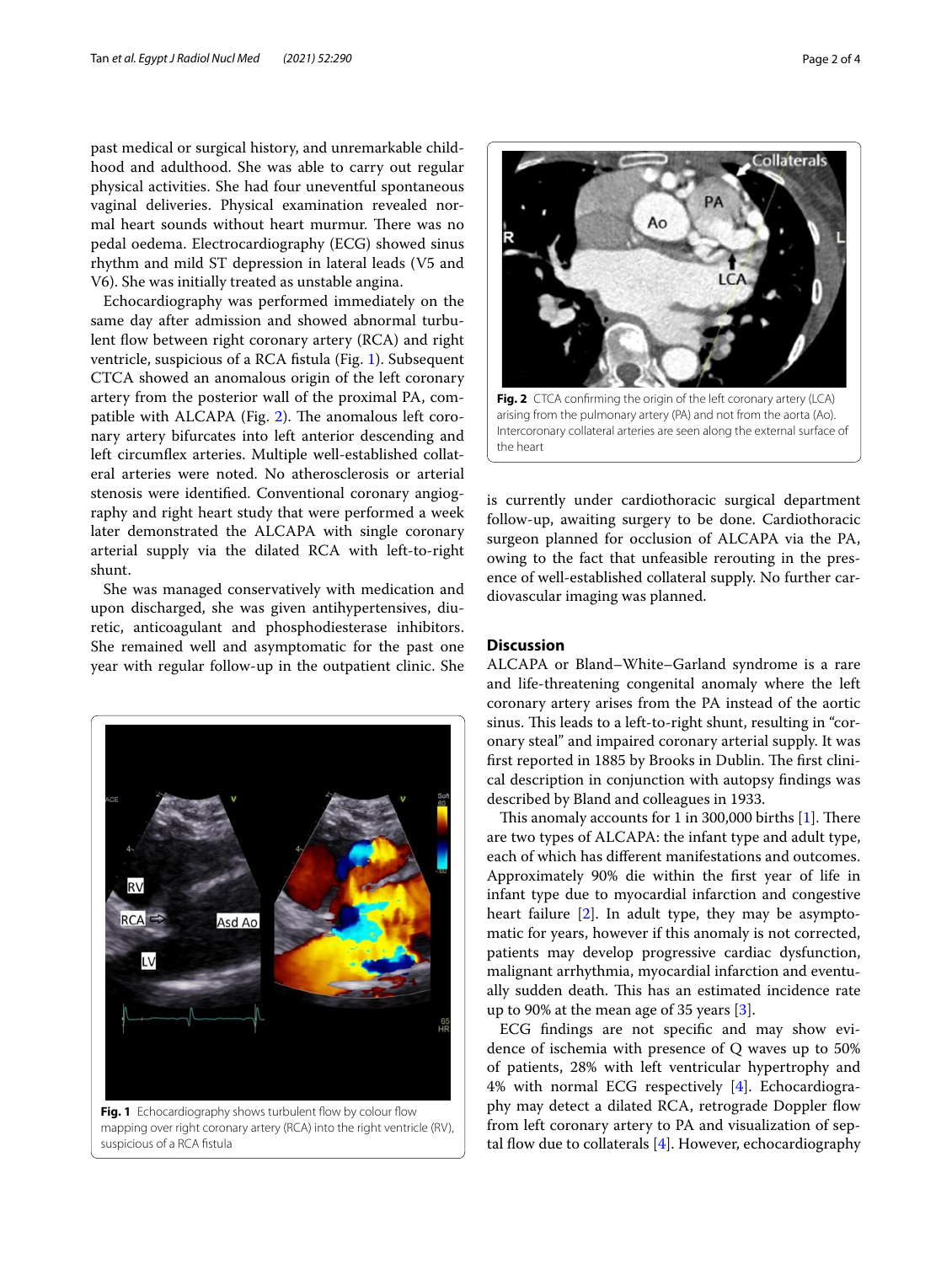is operator-dependent and may not be easily recognized due to lack of knowledge on this entity and the pitfall of echocardiography because it is a two-dimensional imaging.

Conventional coronary angiography used to be the gold standard to detect coronary anomalies prior to the development of the CTCA and magnetic resonance imaging (MRI). Today, diferent imaging techniques have changed the usual daily practice to diagnose coronary anomalies. The technology advancement has substantially increased the detection of this anomaly in adults  $[4]$  $[4]$ . CTCA and MRI are currently the preferred modalities for those with suspected ALCAPA, as well as on preoperative planning and postoperative follow-up. Hence, the identifcation of this condition has increased and leading to major changes in the management and survival [[5\]](#page-2-4).

CTCA offers excellent spatial resolution and volume rendering technique to visualize the coronary arteries. The radiographic features in CTCA for ALCAPA include direct visualization of the origin of the left coronary artery from the posterior aspect of the PA, dilated and tortuous RCA, and dilated intercoronary collateral arteries along the external surface of the heart or within the interventricular septum [[4](#page-2-3)]. MRI has the advantage of physiological and functional assessment in cardiac anomalies. In ALCAPA, it can be used to assess the systolic function of the left ventricle, visualization of the communication and the retrograde flow from the left coronary artery to the PA and myocardial viability [[4\]](#page-2-3).

The treatment of choice for this anomaly is surgical intervention to restore a dual-coronary-artery system [[1\]](#page-2-0) which include left coronary artery ligation with or without coronary artery bypass grafting, the Takeuchi procedure namely direct anastomosis of the anomalous left coronary artery from the PA directly to the aorta. Another optional procedure that had been described in recent literature with high success rate was occlusion of the ALCAPA using detachable patent ductus arteriosus coil and ventricular septal defect occluder [[6,](#page-2-5) [7](#page-3-0)]. In our case, while awaiting for occlusion of ALCAPA via the PA to be performed, she is currently managed conservatively and has remained well.

## **Conclusions**

ALCAPA is a rare and life-threatening condition in adults which may lead to myocardial infarction and sudden death in untreated cases. CTCA is one of the preferred modern imaging modality in ALCAPA owing to its superior ability for direct visualization of the anomaly. Hence, early identifcation and surgical intervention of

the anomaly are paramount to reduce the morbidity and mortality.

#### **Abbreviations**

ALCAPA: Anomalous left coronary artery from the pulmonary artery; RCA: Right coronary artery; CTCA: Computed tomography coronary angiography; ECG: Electrocardiography; PA: Pulmonary artery; MRI: Magnetic resonance imaging.

#### **Acknowledgements**

The authors thank the study participant for the support and help.

#### **Authors' contributions**

Radiological fndings were reported by TYE and CKK. The case report writeup was prepared by TYE and supervised by NKAK. All authors read and approved the fnal manuscript.

#### **Funding**

Not applicable.

#### **Availability of data and materials**

The data are taken solely from our institution.

#### **Declarations**

#### **Ethics approval and consent to participate**

A written informed consent was obtained from the patient.

#### **Consent for publication**

A written informed consent for participation was obtained from the patient.

#### **Competing interests**

We have no competing interests to declare.

#### **Author details**

1 Diagnostic Imaging Department, Hospital Sultanah Bahiyah, Km 6, Jalan Langgar, Bandar Alor Setar, 05460 Alor Setar, Kedah, Malaysia. <sup>2</sup> Regenerative Medicine Cluster, Advanced Medical and Dental Institute, Universiti Sains Malaysia, Bertam, 13200 Kepala Batas, Pulau Pinang, Malaysia.

#### Received: 20 September 2021 Accepted: 21 November 2021 Published online: 30 November 2021

#### **References**

- <span id="page-2-0"></span>1. Pachon R, Bravo C, Niemiera M (2014) Anomalous origin of the left coronary artery from pulmonary artery (ALCAPA). J Clin Exp Cardiology. <https://doi.org/10.4172/2155-9880.1000341>
- <span id="page-2-1"></span>2. Peña E, Nguyen ET, Merchant N, Dennie C (2009) ALCAPA syndrome: not just a pediatric disease. Radiographics. [https://doi.org/10.1148/rg.](https://doi.org/10.1148/rg.292085059) [292085059](https://doi.org/10.1148/rg.292085059)
- <span id="page-2-2"></span>3. Zacharias M, Chandok D, Tighe D (2015) A late presentation of an anomalous left coronary artery originating from the pulmonary artery (ALCAPA): a case study and review of the literature. J Cardiol Cases. <https://doi.org/10.1016/j.jccase.2014.10.006>
- <span id="page-2-3"></span>4. Yau JM, Singh R, Halpern EJ, Fischman D (2011) Anomalous origin of the left coronary artery from the pulmonary artery in adults: a comprehensive review of 151 adult cases and a new diagnosis in a 53-year-old Woman. Clin Cardiol.<https://doi.org/10.1002/clc.20848>
- <span id="page-2-4"></span>5. Doris MK, Newby DE (2016) How should CT coronary angiography be integrated into the management of patients with chest pain and how does this afect outcomes? Eur Heart J Eur Heart J Quality Care Clin Outcomes 2(2):72–80. <https://doi.org/10.1093/ehjqcco/qcv027>
- <span id="page-2-5"></span>6. Sagar P, Sivakumar K (2021) Transcatheter occlusion of an anomalous origin of left coronary artery from pulmonary artery in an adult as an